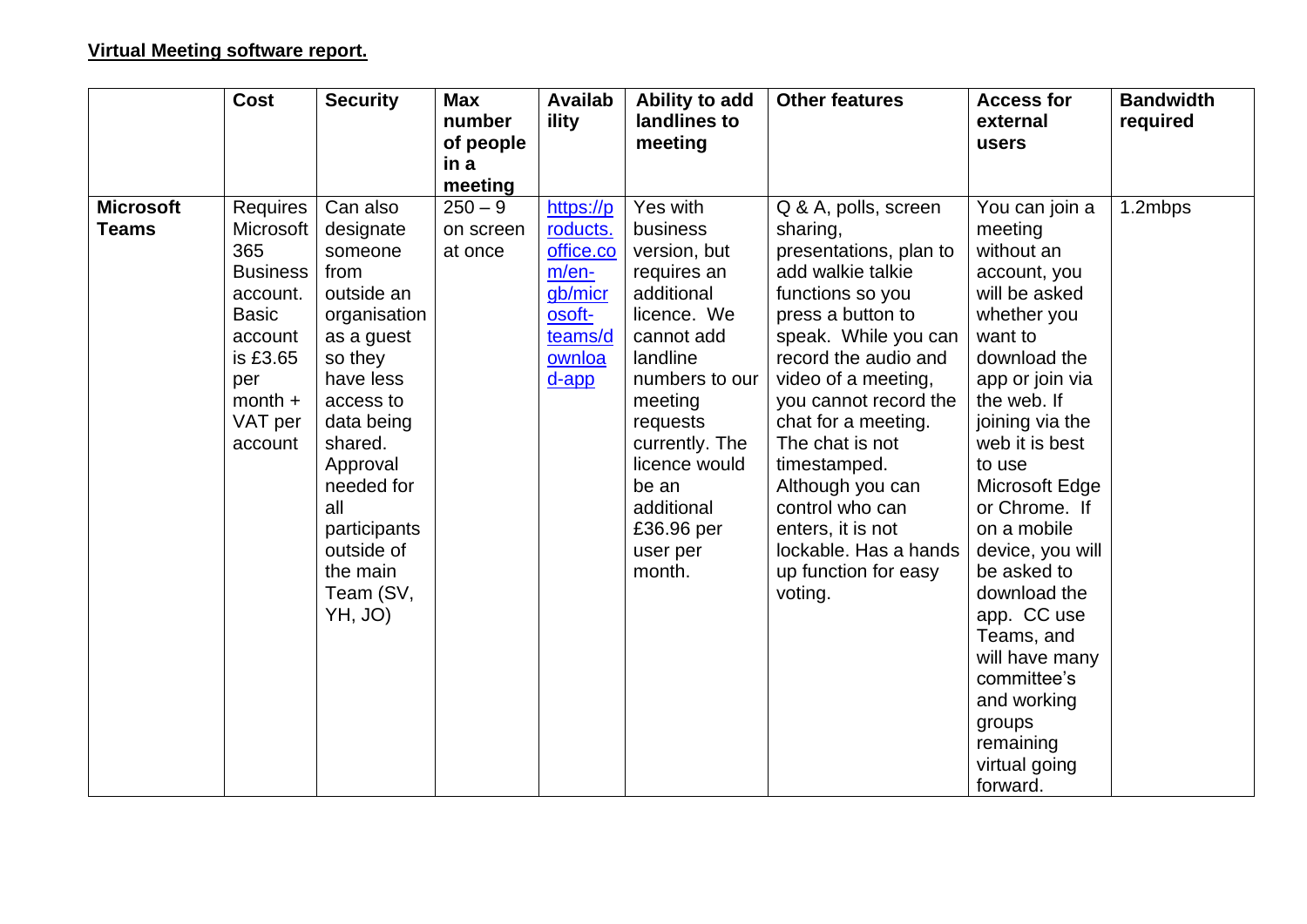| <b>ZOOM</b>        | <b>Basic</b><br>package<br>is free;<br>business<br>package<br>is<br>£11.99 -<br>£15.99<br>per<br>month<br>per host                                                       | Security<br>measures<br>have been<br>added<br>whereby all<br>participants<br>to a<br>meeting<br>have to be<br>approved<br>by the<br>meeting<br>creator | $100 - 49$<br>on screen<br>at once                               | https://z<br>oom.us/<br>downlo<br>ad                                                         | Yes but<br>extremely<br>expensive,<br>approx. \$110<br>per month per<br>user according<br>to Zoom<br>website. | Comments, screen<br>sharing,<br>presentations, can be<br>streamed via social<br>media for public<br>meetings. You can<br>record the meeting<br>and the chat.<br>Meetings are lockable     | You do not<br>need to have<br>an account.<br>You will be<br>asked to<br>download the<br>web app the<br>first time you<br>join through a<br>web browser,<br>or you can join<br>via the mobile<br>app. You are<br>given a code<br>which you can<br>enter on the<br>website to join. | 600kbps<br>minimum,<br>1.5mbps<br>recommended |
|--------------------|--------------------------------------------------------------------------------------------------------------------------------------------------------------------------|--------------------------------------------------------------------------------------------------------------------------------------------------------|------------------------------------------------------------------|----------------------------------------------------------------------------------------------|---------------------------------------------------------------------------------------------------------------|-------------------------------------------------------------------------------------------------------------------------------------------------------------------------------------------|-----------------------------------------------------------------------------------------------------------------------------------------------------------------------------------------------------------------------------------------------------------------------------------|-----------------------------------------------|
| <b>GoToMeeting</b> | £15 per<br>user per<br>month,<br>currently<br>we have<br>two<br>users:<br>SV&<br>YH.<br>However<br>, others<br>have<br>been<br>able to<br>log in to<br>their<br>accounts | Has<br>meeting<br>lock to<br>ensure that<br>no one can<br>stumble into<br>your<br>meeting,<br>but that has<br>to be<br>activated.                      | 10-100<br>depending<br>on plan $-$<br>25 on<br>screen at<br>once | https://s<br>upport.g<br>oto.com<br>/meetin<br>g/help/d<br>ownloa<br>d-now-<br>g2m010<br>002 | Yes                                                                                                           | Live comments,<br>screen sharing,<br>presentations. You<br>can record the video,<br>audio and the chat.<br>Chat is timestamped<br>for easy minute<br>recording. Meetings<br>are lockable. | You do not<br>need an<br>account. You<br>can enter via<br>the web link<br>which works<br>best on<br>Chrome or<br>Edge; by<br>opening the<br>mobile app<br>and entering<br>the meeting<br>ID, by going to<br>the website<br>and entering<br>the meeting                            | 1mbps<br>minimum                              |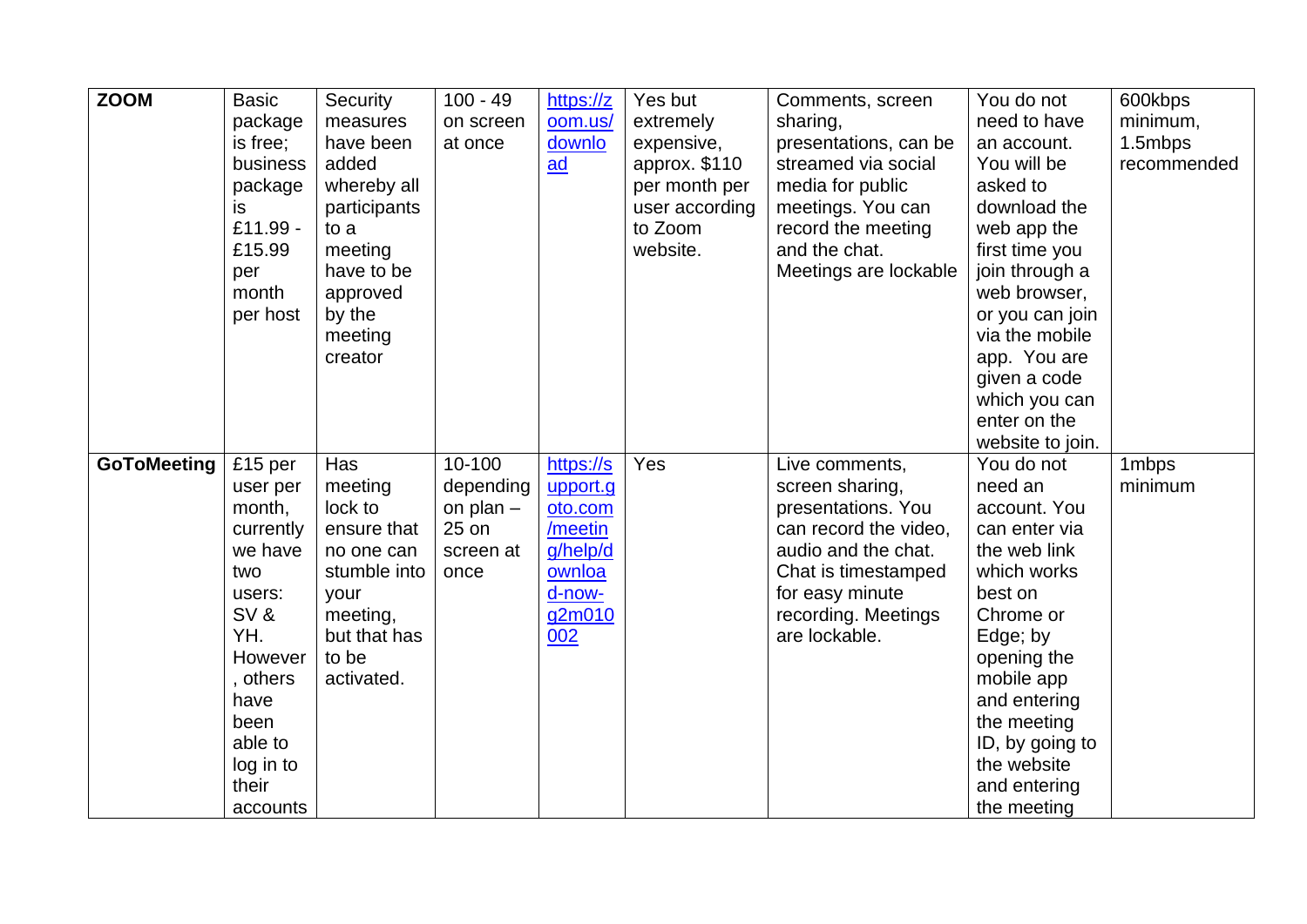| to set up |  | ID, or by       |
|-----------|--|-----------------|
| meetings  |  | calling the     |
|           |  | telephone       |
|           |  | number on the   |
|           |  | invite. Joining |
|           |  | via the website |
|           |  | or telephone    |
|           |  | should not be   |
|           |  | technologically |
|           |  | impossible for  |
|           |  | any computer    |
|           |  | e.g. by         |
|           |  | Cornwall        |
|           |  | Council         |
|           |  | computers       |
|           |  | even though     |
|           |  | they use        |
|           |  | Teams.          |